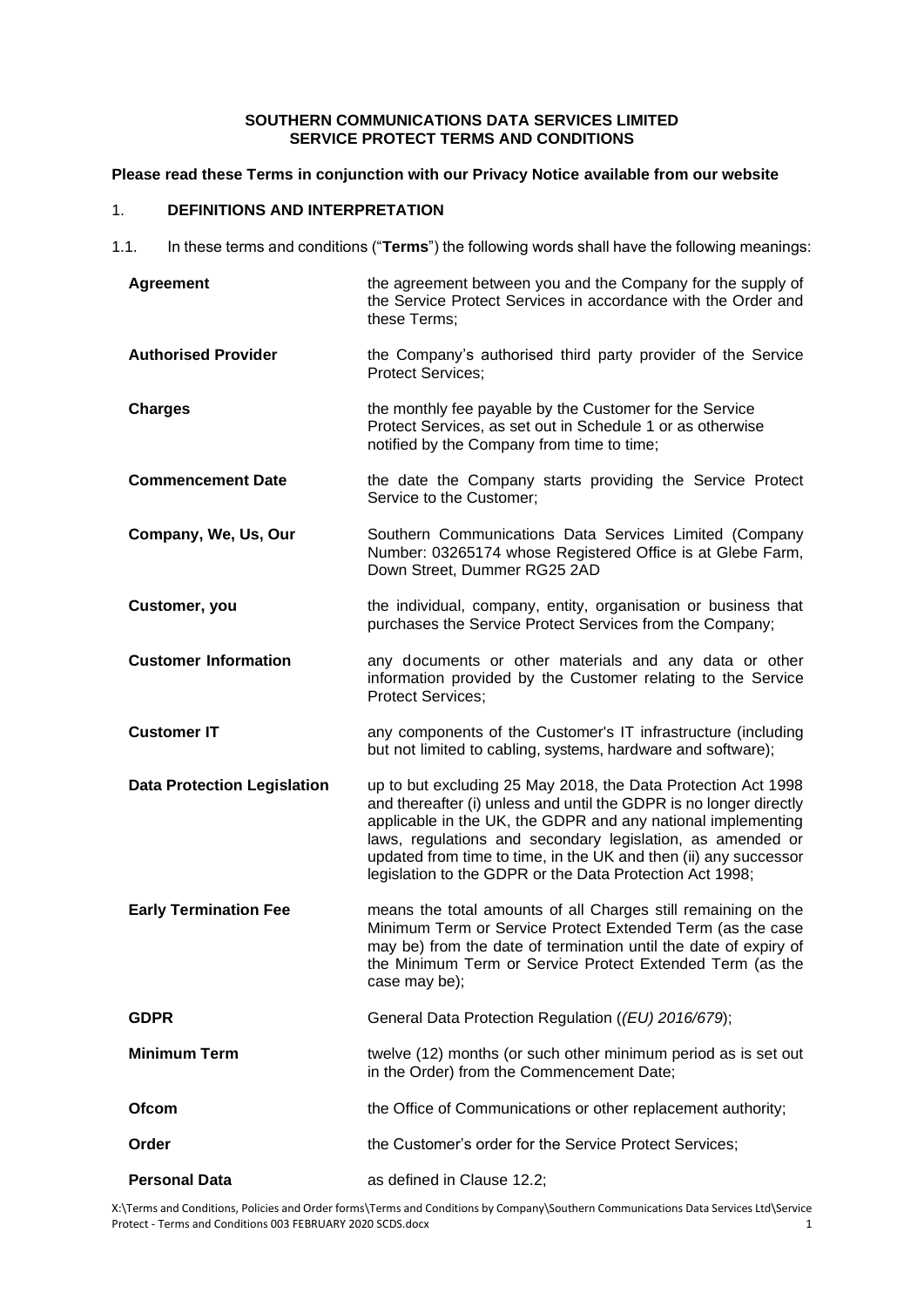| <b>Service</b><br>Term          |                |                | <b>Protect</b> Extended as defined in Clause 3.4;                                                                                                                                                                                                                                                                                                    |
|---------------------------------|----------------|----------------|------------------------------------------------------------------------------------------------------------------------------------------------------------------------------------------------------------------------------------------------------------------------------------------------------------------------------------------------------|
| <b>Service Protect Services</b> |                |                | the Service Protect Services as set out in Schedule 1:                                                                                                                                                                                                                                                                                               |
| <b>Service</b><br><b>Hours</b>  | <b>Protect</b> | <b>Support</b> | 08:00 to 18:00 Monday to Friday but excluding public holidays in<br>the United Kingdom;                                                                                                                                                                                                                                                              |
| <b>Third Party Hardware</b>     |                |                | hardware supplied by a third party and not the Company<br>including but not limited to This could be quite extensive however<br>the common items would be non-maintained private branch<br>exchange (PBX), local network, switches, firewalls, routers,<br>servers, wireless access points, Session Initiation Protocol<br>(SIP), data & hosted PBX; |

### **Working Hours** 08:00 to 18:00 Monday to Friday but excluding public holidays in the United Kingdom.

- 1.2. **Construction**. In these Terms, the following rules apply:
	- 1.2.1. a **person** includes a natural person, corporate or unincorporated body (whether or not having separate legal personality).
	- 1.2.2. a reference to **writing** or **written** includes faxes and e-mails.
	- 1.2.3. a reference in these Terms to any provision of a statute shall be construed as a reference to that provision as amended, re-enacted or extended at the relevant time.
	- 1.2.4. headings in the Agreement shall not affect interpretation.

### 2. **ORDERS**

- 2.1. If you qualify for the Service Protect Services please see Clause 3.7, you may submit an Order. The Order constitutes an offer by the Customer to purchase the Service Protect Services in accordance with these Terms.
- 2.2. The Order shall only be deemed to be accepted when the Company issues written acceptance of the Order or (if earlier) the Company provides the Service Protect Services to the Customer at which point and on which date the Agreement shall come into existence.
- 2.3. Once an Order has been accepted by the Company, the Customer may not cancel an Order.
- 2.4. We may accept or reject an Order at Our sole discretion.
- 2.5. The Agreement constitutes the entire agreement between the parties. The Customer acknowledges that it has not relied on any statement, promise, representation, assurance or warranty made or given by or on behalf of the Company which is not set out in the Agreement.
- 2.6. These Terms apply to the Agreement to the exclusion of any other terms that the Customer seeks to impose or incorporate, or which are implied by trade, custom, practice or course of dealing.

### 3. **SUPPLY OF SERVICE PROTECT SERVICES**

- 3.1. The Company shall provide one level of Service Protect Services as set out in Schedule 1.
- 3.2. The Company shall provide the Service Protect Services from the Commencement Date for the Minimum Term and any Service Protect Extended Term in accordance with these Terms.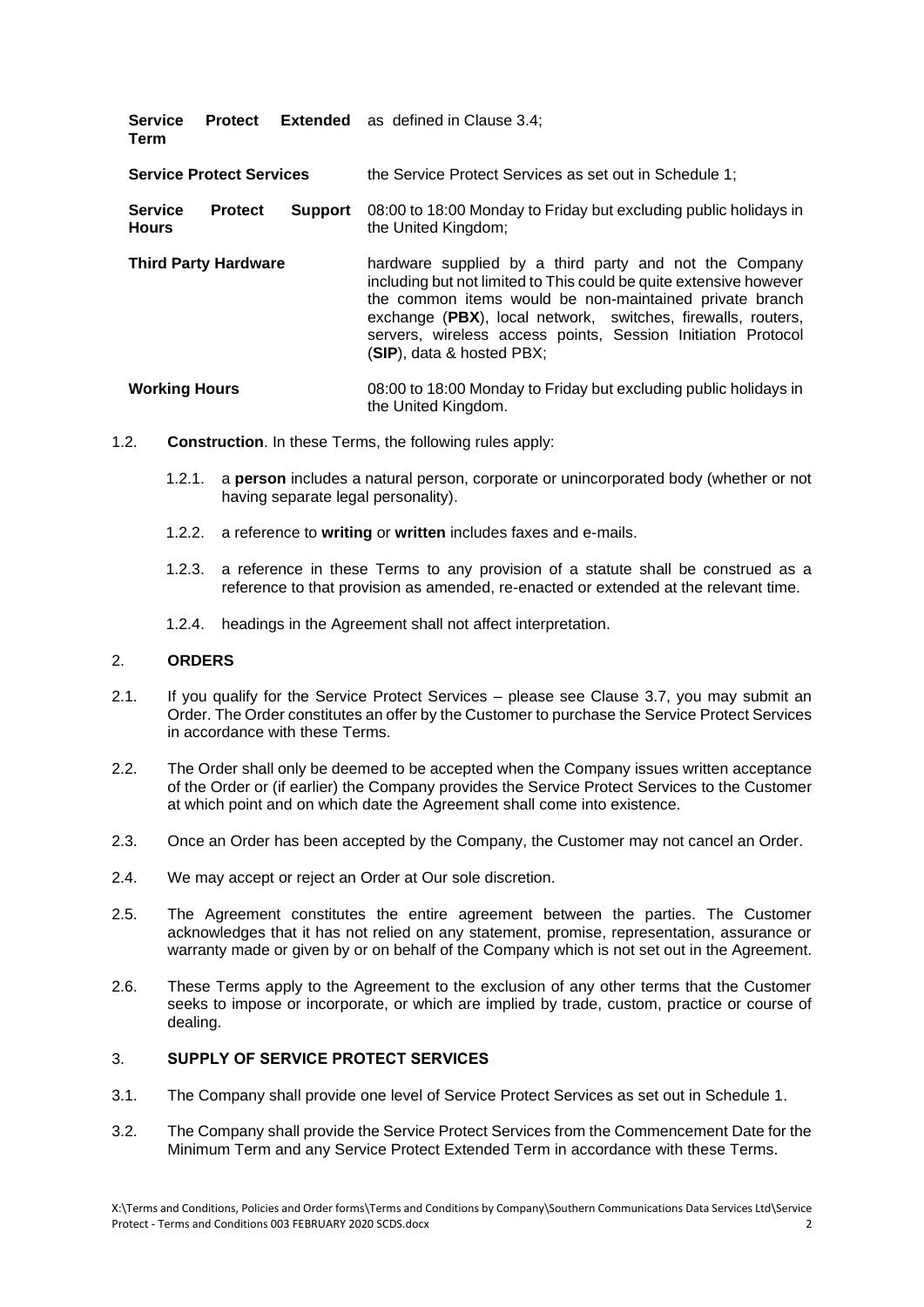- 3.3. **Rights to terminate.** The Customer acknowledges that it has limited rights to terminate the Service Protect Services during the Minimum Term or the Service Protect Extended Term (as the case may be). These rights are set out in this Clause 3.5. If the Customer terminates the Agreement before the expiry of the Minimum Term or Service Protect Extended Term, the Customer shall pay any applicable Early Termination Fee.
- 3.4. If, on the expiry of the Minimum Term or Service Protect Extended Term (as the case may be) you have not given notice to the Company in accordance with Clause 3.5 to terminate the Agreement, then We shall automatically continue to provide the Service Protect Services to you for one (1) year (the **Service Protect Extended Term**) at the end of the Minimum Term and at the end of any Service Protect Extended Term, as the case may be.
- 3.5. **Terminating the Agreement.** You may give written notice to the Company, not later than thirty (30) days before the end of the Minimum Term or any Service Protect Extended Term, to terminate the Service Protect Services at the end of the Minimum Term or the relevant Service Protect Extended Term, as the case may be.
- 3.6. If you:
	- 3.6.1. terminate the Agreement pursuant to Clause 3.5 then you will not incur any Early Termination Fees;
	- 3.6.2. terminate the Agreement before the Minimum Term or Service Protect Extended Term (as the case may be) has expired you will have to pay the Early Termination Fee to the Company.
- 3.7. You are only eligible for the Service Protect Services if We supply one or more of the following services to you:
	- 3.7.1. DSL/FTTC;
	- 3.7.2. EFM;
	- 3.7.3. Ethernet;
	- 3.7.4. Wholesale Line Rental plus one additional service listed in this Clause 3.7;
	- 3.7.5. Domain/Email Hosting;
	- 3.7.6. Firewall;
	- 3.7.7. Anti-virus;
	- 3.7.8. Telephone System Maintenance;
	- 3.7.9. SIP Trunks; and / or
	- 3.7.10. Hosted Voice.

Please contact us if you are not sure if you are eligible for the Service Protect Services.

- 3.8. You will not be eligible for the Service Protect Services if:
	- 3.8.1. you have opted out of the Service Protect Services; or
	- 3.8.2. We only supply you with:
		- 3.8.2.1. Wholesale Line Rental; or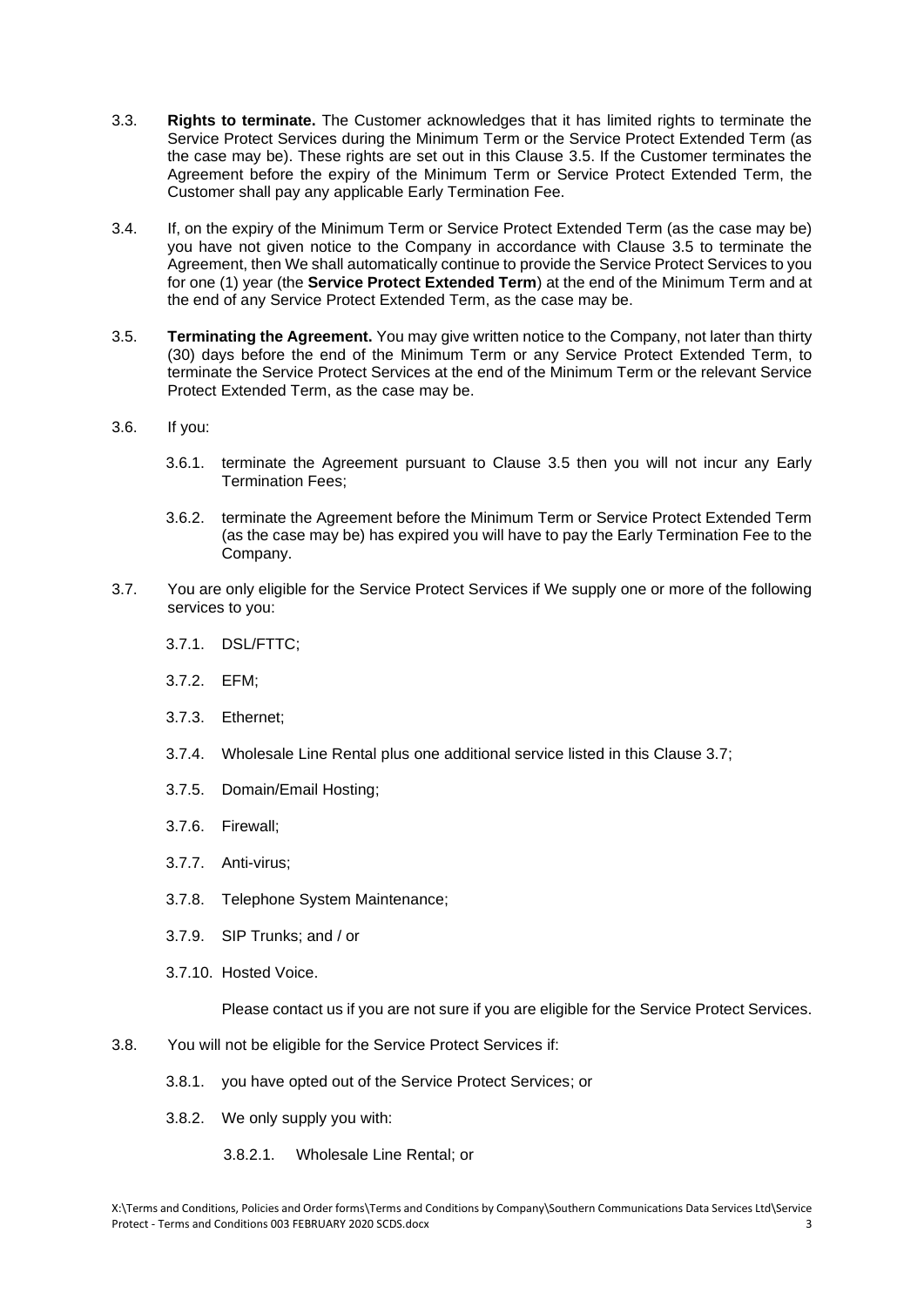3.8.2.2. Mobiles.

- 3.9. To request the Service Protect Services you should contact:
	- 3.9.1. **During the Service Protect Support Hours**: as advertised on the company website or
	- 3.9.2. **Outside the Service Protect Support Hours**: as defined in your out of hours service agreement
- 3.10. The Company's support team will raise a ticket with the Service Protect Services Team. Calls received by the Company's support / service team outside of Working Hours will be logged with the Service Protect team the next Working Day.
- 3.11. Within 8 hours of the Service Protect Services Team receiving the ticket and provided the ticket is received during Working Hours, the Service Protect Services Team will:
	- 3.11.1. assign a Service Protect engineer to you; and
	- 3.11.2. notify you by email with:
		- 3.11.2.1. the name of the Service Protect engineer; and
		- 3.11.2.2. your site attendance date,

#### (the **Service Level Response Time**).

The Service Level Response Time will be measured as the time between a ticket being received by the Company's Service Protect Services Team and the initial response by the Company's engineer or Authorised Provider (and not from the time you contact the Company's support / service team).

- 3.12. **Support Hours.** We shall only provide the Service Protect Service to you during the Service Protect Support Hours.
- 3.13. Service Protect Services outside the Service Protect Support Hours are limited to remote diagnostics only. All calls outside the Service Protect Support Hours must be logged with the out of hours service team.
- 3.14. **Site Visits**: The Service Protect Support Services includes up to 40 hours of onsite engineering time at the Customer's site per annum. We will track this on our appointments module and notify you at the time of your request for the Service Protect Service if you have reached your maximum number of hours. Any site visits in excess of 40 hours per annum will be charged at our then current standard engineering rates or your account manager can provide you with a quotation to perform the request. We would not proceed with any request until we receive your acceptance of any charges in writing.
- 3.15. You acknowledge and agree that the Service Protect Services is a diagnostic service only and the Company does not warrant or guarantee:
	- 3.15.1. a full resolution of all reported issues; or
	- 3.15.2. that the Company's engineers will have the technical ability to operate on all Third Party Hardware.
- 3.16. The Company shall replace, free of charge, any equipment or hardware provided to you directly by the Company. In the event that the Company's engineer diagnoses a fault with Third Party Hardware it shall notify the Customer of: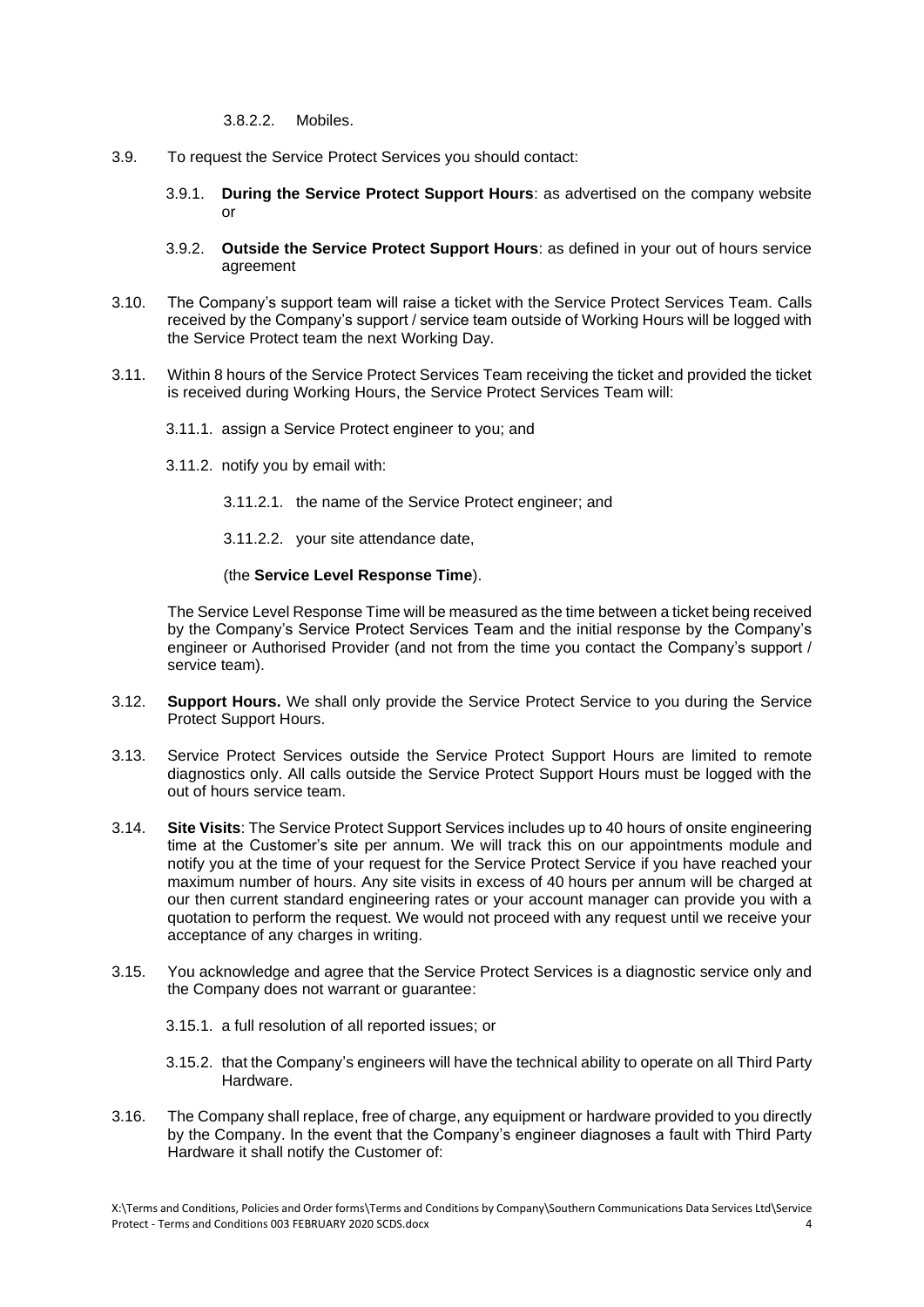3.16.1. details of the fault and /or Third Party Hardware requiring replacement;

3.16.2. the charges to replace the Third Party Hardware; and

3.16.3. the standard manufacturer lead time to replace the Third Party Hardware.

We would not proceed with ordering any replacement Third Party Hardware until we receive your acceptance of any charges in writing. The Company shall not be responsible for managing or for the maintenance of any replacement Third Party Hardware unless the Customer has entered into a separate contract with the Company for such maintenance.

- 3.17. Any advisory best practice and solution recommendations provided by the Company's engineers are based on the Company's engineers or its Authorised Provider's technical understanding of the Customers topology and requirements as notified to the Company's engineers or its Authorised Provider by the Customer and the Customer providing the Customer Information in accordance with Clause 5.1.1 and these Terms.
- 3.18. The following exclusions and exceptions shall apply to the Service Protect Services:
	- 3.18.1. incidents on BT Applications and / or network and application equipment due to acts or omission of the Customer;
	- 3.18.2. incidents reported by the Customer not observed/confirmed by the Company or its Authorised Provider;
	- 3.18.3. disruptions occurring within pre-notified engineering works window;
	- 3.18.4. failure of access from suspension of the Service Protect Services pursuant to Clause 7 of the Terms for breach of the Agreement by the Customer or failure of access from suspension of other services provided by the Company;
	- 3.18.5. outages due to scheduled maintenance;
	- 3.18.6. outages due to unscheduled upgrades, requested by the Customer that cannot be performed during the regularly scheduled maintenance windows;
	- 3.18.7. outages due to applicable national laws, customs, or regulations;
	- 3.18.8. outages due to incidents of Force Majeure Events;
	- 3.18.9. any failure caused by the Customer to (i) action, (ii) inaction, (iii) unavailability of Customer personnel in order to determine and/or isolate the problem including "Customer Pending Status", or (iv) the Customers delay in installations, or (v) failure caused by the Customer's applications, equipment or supplier;
	- 3.18.10.outages whereby the Company or its Authorised Provider is unable to gain access to the Customers site, for reasons attributable to the Customer, to carry out necessary repair work; or
	- 3.18.11.unavailability of the BT Application and / or Network as a result of problems with environmental conditions including but not limited to power, climate, housing, switch off at the Customer's premises, the Customer's failure to follow agreed procedures, the introduction of unauthorised changes to supplier CPE (if applicable) or failure of the Customer's equipment.
- 3.19. At your cost, you shall ensure that We shall have such remote and other access to the systems and infrastructure of the Customer as We shall require to provide the Service Protect Services.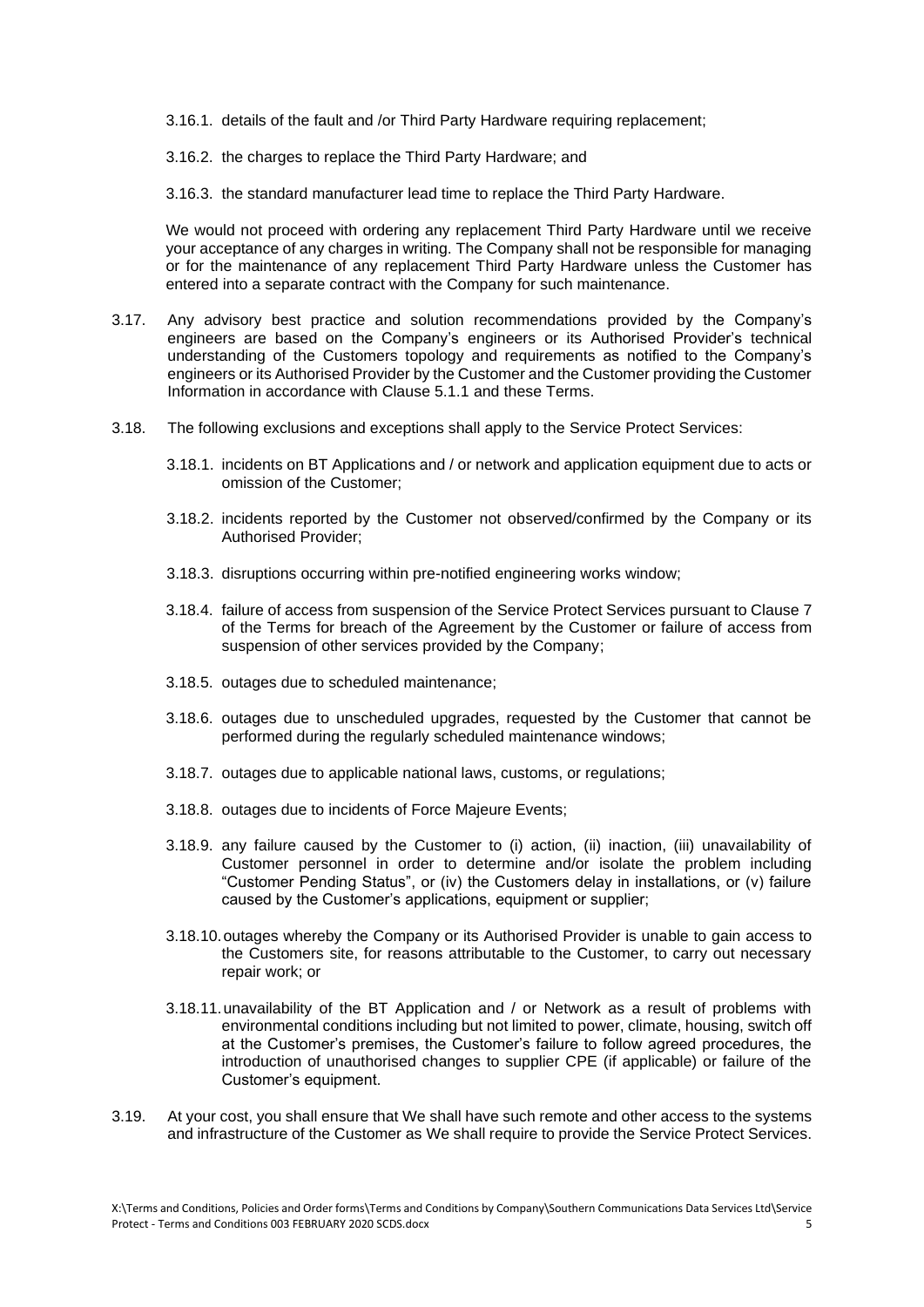- 3.20. In the event that We are required to engage with BT or other supplier to perform the Service Protect Services We shall not be liable for any failure to meet the SLA.
- 3.21. **Fair Usage**: The Service Protect Services are subject to fair usage. The Customer should be able to use the Service Protect Services service in an appropriate manner to meet its needs but if you are over and above fair usage, We will inform you and provide you with a quotation to perform the request. We would not proceed with any request until we receive your acceptance of any charges in writing.
- 3.22. Unless otherwise agreed with the Company in writing, the Service Protect Services will be provided in the United Kingdom.
- 3.23. We shall have the right to make any changes to the Service Protect Services which are necessary to comply with any applicable law or safety requirement, or which do not materially affect the nature or quality of the Service Protect Services, and We shall notify the Customer in any such event.
- 3.24. The Company warrants to the Customer that the Service Protect Services will be provided using reasonable care and skill.
- 3.25. The Customer acknowledges that:
	- 3.25.1. the Company's ability to perform its obligations under the Agreement is dependent upon:
		- 3.25.1.1. the Customer's full and timely cooperation with the Company, the Company's engineer or Authorised Provider;
		- 3.25.1.2. the Customer allowing access to Third Party Hardware;
		- 3.25.1.3. the Customer furnishing all relevant information to the Company's engineer or Authorised Provider to enable them to fully investigate the issue or fault;
		- 3.25.1.4. the accuracy and completeness of any Customer Information the Customer provides to the Company, the Company's engineer or Authorised Provider;
	- 3.25.2. upon completion of each site visit, the Company shall not be responsible for any subsequent issues to or maintenance of (other than in accordance with the Service Protect Services) the Customer IT, Third Party Hardware or other services going forward;
	- 3.25.3. We shall not be responsible or liable for any delay in providing the Service Protect Services which arises directly out of the Customer's failure to perform its obligations hereunder or to co-operate with the Company or the Company's Engineer or to provide complete and accurate Customer Information, all in a timely manner;
	- 3.25.4. unless otherwise agreed by the Company in writing, the Service Protect Services have not been developed to meet their individual requirements and that it is therefore the Customer's responsibility to ensure that the facilities and functions of the Service Protect Services meets their requirements;
	- 3.25.5. the Service Protect Services may be subject to limitations, delays and other problems arising out of the Customer's third party contractors or suppliers acts or omissions, hardware replacement, access, forces of nature (including but not limited to snow, flooding), misinformation and disclosure or engineering capabilities;
	- 3.25.6. some technical limitations, including but not limited to misconfiguration of existing Third Party Hardware or topology, Third Party Hardware not being fit for purpose or within specification, engineering capabilities with the Service Protect Services, may not become apparent until after the Service Protect Services have commenced;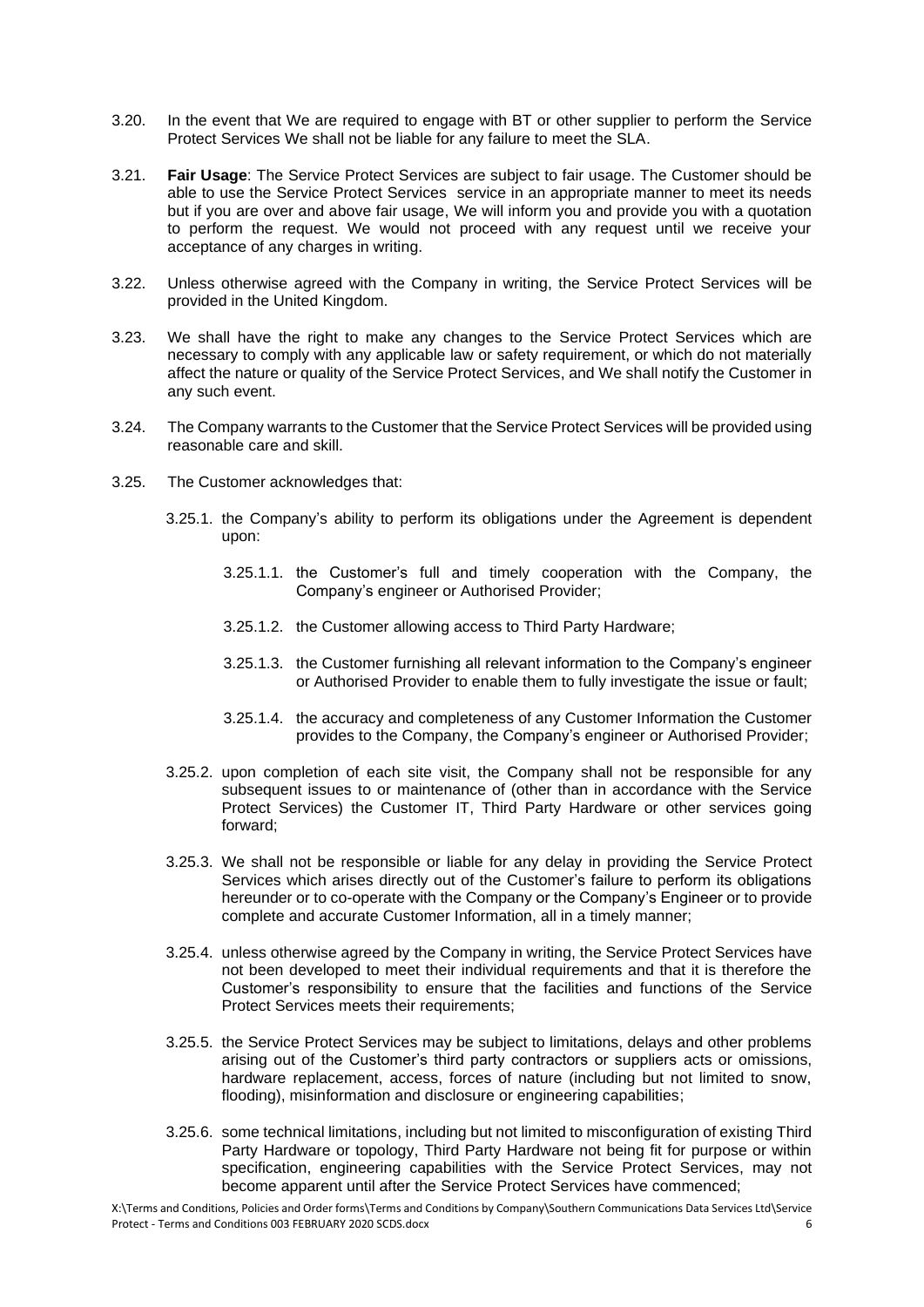- 3.25.7. the Company or its Authorised Provider may at any time and without liability modify, expand, improve, maintain or repair the Service Protect Services and this may require suspension of the operation or provision of the Service Protect Services and We shall have no liability to the Customer in connection with any such adverse effect on the quality and availability of the Service Protect Services.
- 3.26. The Company's Engineer, employees, agents, Authorised Provider's or sub-contractors are not authorised to make any representations concerning the Service Protect Services unless confirmed by the Company in writing.
- 3.27. Any advice or recommendation given by the Company or its employees, agents, Authorised Provider's or sub- contractors to the Customer or its employees or agents as to the Service Protect Services which is not confirmed in writing by the Company is followed or acted on entirely at the Customer's own risk, and accordingly We shall not be liable for any such advice or recommendation which is not confirmed in writing.

### 4. **THE COMPANY'S OBLIGATIONS**

- 4.1. We shall use reasonable endeavours to meet any performance dates agreed in writing, but any such dates shall be estimates only. We shall not be liable for failure to meet them and time shall not be of the essence for performance of the Service Protect Services.
- 4.2. We may:
	- 4.2.1. change or withdraw some, or part, of the Service Protect Services from time to time. This may be because of changing technologies, obsolescence, new or different product features, changing content providers or the need to remove, replace or modify content; and
	- 4.2.2. determine how the Service Protect Services are presented and delivered or are otherwise made available to the Customer. The Company can change the means or method of providing the Service Protect Services or the way they are presented, delivered or otherwise made available to the Customer at any time.
- 4.3. We shall give the Customer not less than 1 months' notice in writing of any decision to vary the Service Protect Services ("**Notice of Variation**") or discontinue the supply of the Service Protect Services ("**Notice of Discontinuance**"). We shall use Our reasonable endeavours not to vary or cease to provide any service during the term of the Agreement.
- 4.4. In the event that the Company serves a Notice of Variation or Notice of Discontinuance upon the Customer, the Company or its Authorised Provider will continue to provide those Service Protect Services that are being varied or discontinued and technical support in accordance with Clause 6 during the notice period set out in the Notice of Variation or Notice of Discontinuance.
- 4.5. We shall be entitled (at Our discretion) to make changes to the Service Protect Services at any time without notice in order to comply with any safety or legal requirement applicable to the Service Protect Services.
- 4.6. Within fourteen (14) days of receipt of a Notice of Variation or Notice of Discontinuance, the Customer has the right to terminate this Agreement on fourteen (14) days' written notice to the Company if such variation or discontinuance of the Service Protect Services has a material adverse effect on the Customer's use of the Service Protect Services.

# 5. **THE CUSTOMER'S OBLIGATIONS**

- 5.1. The Customer shall:
	- 5.1.1. ensure that it provides all Customer Information required by the Company and that all such Customer Information shall be accurate, full and provided in a timely manner;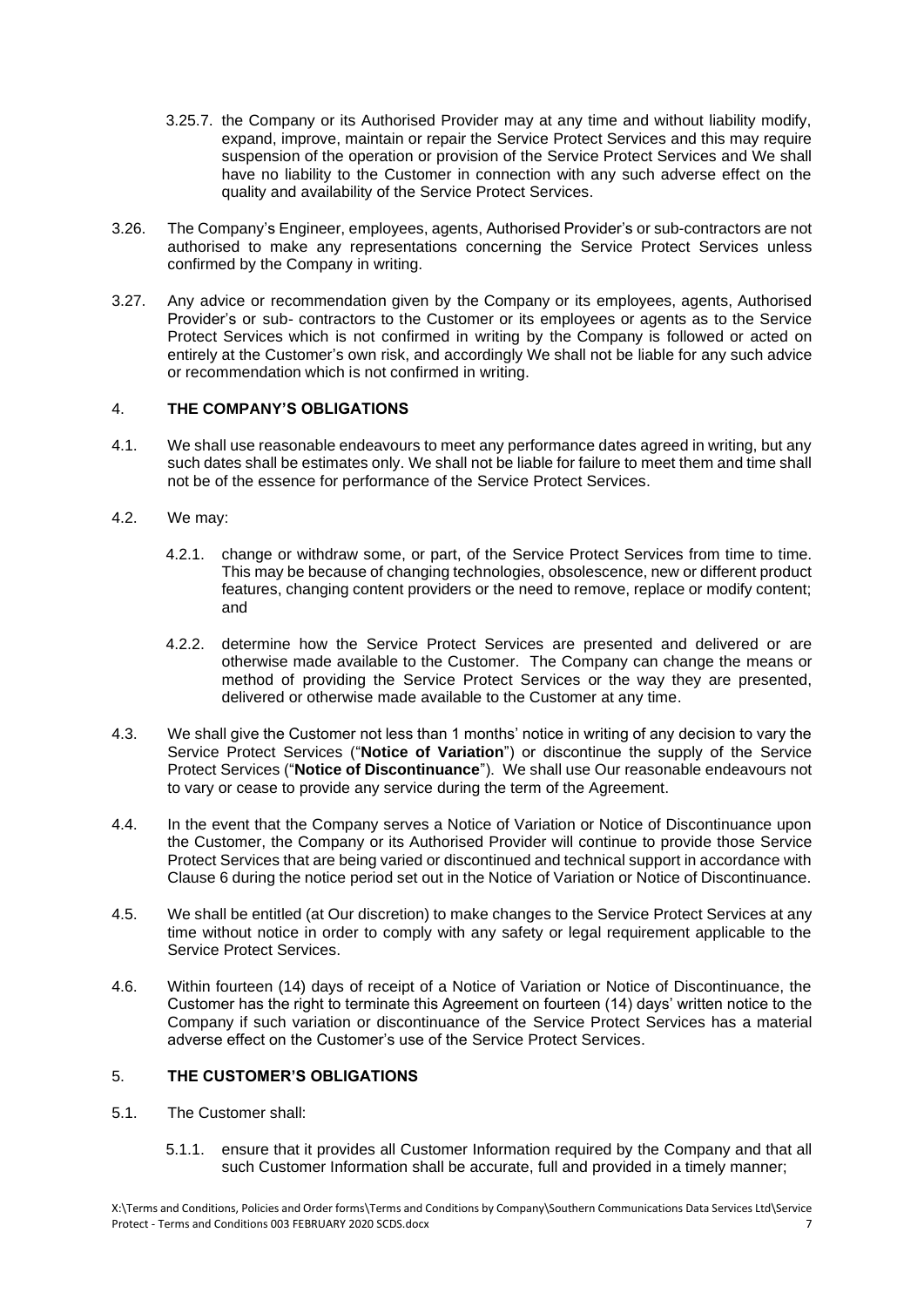- 5.1.2. afford to the Company all access and facilities that We shall reasonably require when attending the Customer's premises;
- 5.1.3. ensure that its equipment, IT infrastructure and connectivity shall be adequate to enable the Company to efficiently provide the Service Protect Services;
- 5.1.4. ensure that We shall have such remote and other access to the systems and infrastructure of the Customer as it shall require to provide the Service Protect Services;
- 5.1.5. enter into and maintain contracts directly with such third party providers as may be necessary to enable the Company to provide the Service Protect Services and ensure that such contracts permit the Company to request resources directly from each provider on behalf of the Customer when required;
- 5.1.6. keep in place software maintenance agreements with the providers of all supported software applications used by the Customer to ensure adequate assistance from such vendors if required;
- 5.1.7. take all reasonable precautions to protect the health and safety of the Company's engineer, personnel, agents, Authorised Providers and sub-contractors whilst at the Customer's premises;
- 5.1.8. ensure that it is the owner of or is entitled to use all the Customer IT and equipment which is the subject of the Service Protect Services to be provided by the Company (including any machines, drawings, connectors, cables, parts or other items, computer room documents, manuals, tapes, disk media, items of furniture and other equipment), or that it is authorised by the owner thereof to make them available to the Company if necessary;
- 5.1.9. ensure that the details of the existing hardware and software it uses and all current licenses it holds for software are complete and accurate;
- 5.1.10. co-operate with and follow the Company's and the Company's engineers reasonable instructions to ensure the proper use and security of the Service Protect Services.
- 5.2. If the Company's performance of any of its obligations under the Agreement is prevented or delayed by any act or omission by the Customer or failure by the Customer to perform any relevant obligation (**Customer Default**):
	- 5.2.1. We shall without limiting Our other rights or remedies have the right to suspend performance of the Service Protect Services until the Customer remedies the Customer Default, and to rely on the Customer Default to relieve it from the performance of any of its obligations to the extent the Customer Default prevents or delays the Company's performance of any of its obligations;
	- 5.2.2. We shall not be liable for any costs or losses sustained or incurred by the Customer arising directly or indirectly from the Company's failure or delay to perform any of its obligations under the Agreement; and
	- 5.2.3. the Customer shall reimburse the Company on written demand for any costs or losses sustained or incurred by the Company arising directly or indirectly from the Customer Default.
- 5.3. The Customer shall have sole responsibility for the legality, reliability, integrity, accuracy and quality of the Customer Information.

### 6. **CHARGES AND PAYMENT**

6.1. The Charges are as set out in Schedule 1 and are payable per account.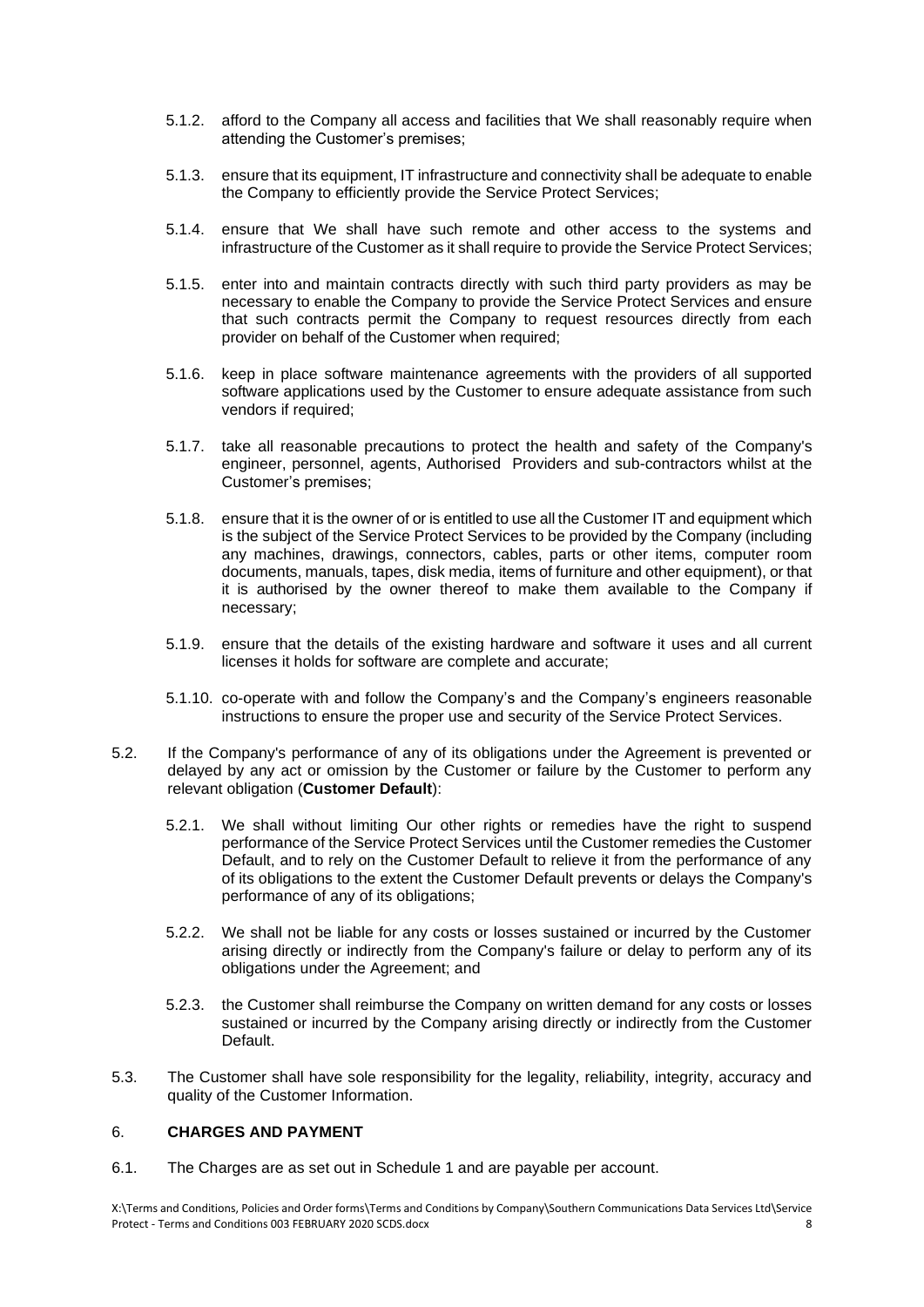- 6.2. We will invoice the Customer monthly in advance and the Customer shall pay the full amount invoiced by direct debit within fourteen (14) days of the date of invoice.
- 6.3. The Customer shall pay the Charges in pounds sterling without set-off or deduction.
- 6.4. The Charges are exclusive of Value Added Tax, which shall be payable by the Customer in addition to the Charges at the rate applicable from time to time.
- 6.5. Time for payment of the Charges shall be of the essence of the Agreement.
- 6.6. If the Customer fails to make payment in full by the due date, in addition to the Company's right to suspend the Service Protect Services as set out in Clause 7.1, We may charge interest at the rate of 4% per annum above the base rate of the Bank of England on any amounts outstanding from the due date for payment until payment is made in full.
- 6.7. We will give the Customer as much prior notice as practicable of any alteration to the charges and in any event not less than 1 month's prior notice of such change. This notice may be included in an invoice to the Customer. If, during the Minimum Term, the Company increases the Charges by **more than** the Retail Price Index, the Customer may terminate the Agreement during the Minimum Term on written notice to the Company within thirty (30) days of receipt of the notice of increase, without the obligation to pay the Early Termination Fee.

For the avoidance of doubt, any increase to the Charges that would not have increased the Customer's immediately previous monthly total bill for that specific Service (if the increase(s) had applied for the whole of that month) by more than the RPI annual inflation rate at the date We notify the Customer of the applicable increase in the Charges shall not entitle the Customer to terminate the Agreement under this Clause 6.7.

- 6.8. If the Company becomes liable to pay any additional fees, costs or charges to the Government, a regulatory authority or self-regulatory authority and such fees, costs or charges are directly attributable to the provision of Service Protect Services to the Customer under the Agreement, We shall be entitled to pass through such fees, costs and charges to the Customer with immediate effect.
- 6.9. Where the Company agrees to do work outside a Working Day at the request of the Customer, We may charge the Customer in accordance with the Company's applicable man-hour rate.

### 7. **SUSPENSION AND VARIATION OF THE SERVICES**

- 7.1. The Company reserves the right (at its option) to terminate the Agreement or suspend or vary the Service Protect Services:
	- 7.1.1. if the Customer fails to comply with its obligations under the Agreement including the obligation to pay the Charges;
	- 7.1.2. if the Company reasonably believe the Customer has provided false or misleading Customer Information;
	- 7.1.3. the Customer's credit rating decreases at any time, and the Customer fails to supply reasonable security in response to a request from the Company; or
	- 7.1.4. the Company considers that there is a significant credit risk;
	- 7.1.5. the Company considers that there is a fraud risk.
- 7.2. The re-instatement of suspended Service Protect Services shall be at the Company's sole discretion and the Customer shall nevertheless be responsible for payment of the Charges during any period where the Service Protect Services are suspended pursuant to clause 7.1.1 and clause 7.1.2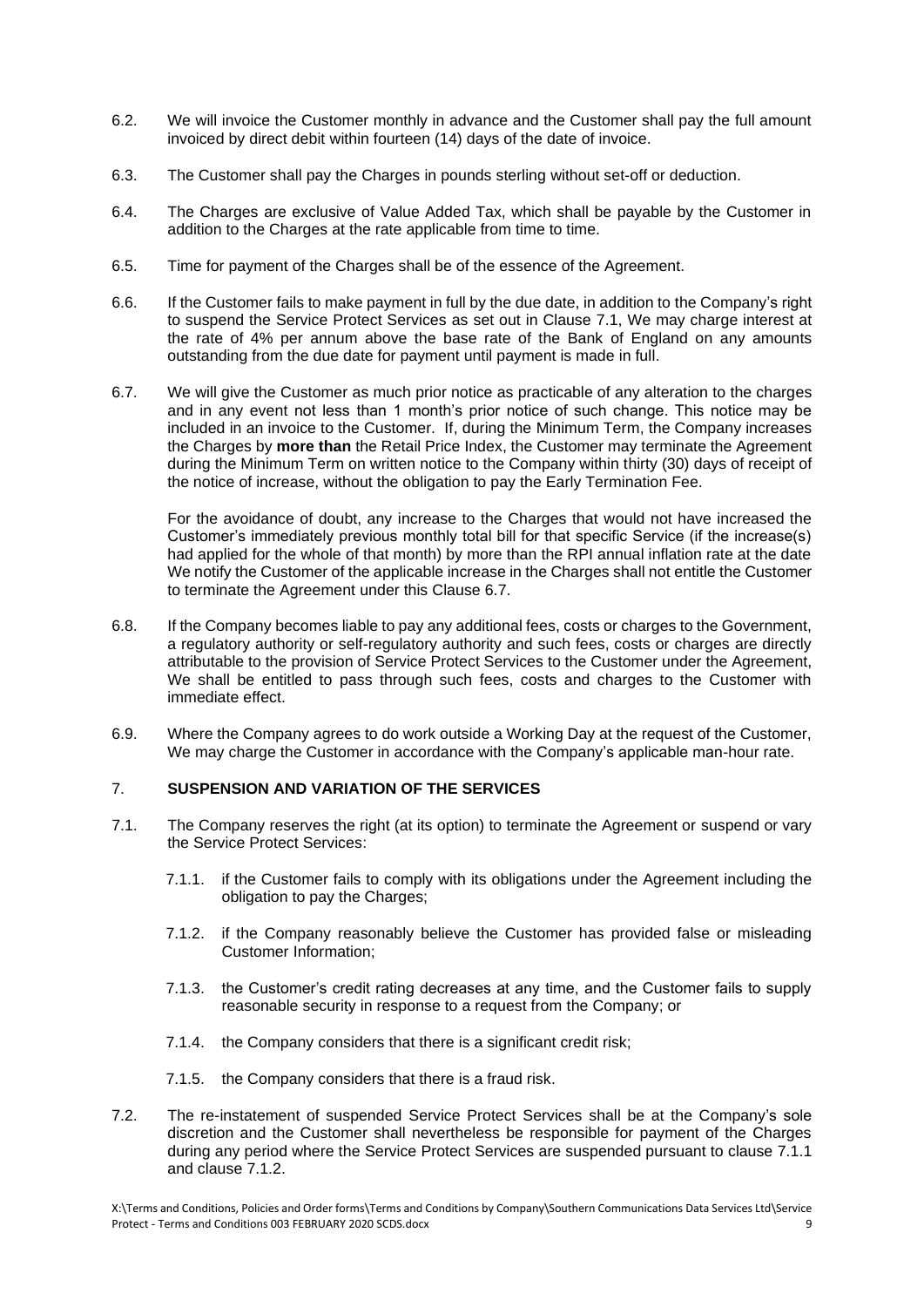### 8. **TERMINATION**

- 8.1. Without prejudice to any other rights or remedies to which We may be entitled, We may terminate the Agreement without liability to the Customer if:
	- 8.1.1. the Customer fails to pay any amount due under the Agreement on the due date for payment and remains in default not less than 7 days after being notified in writing to make such payment;
	- 8.1.2. the Customer commits a material breach of any other term of the Agreement which breach is irremediable or (if such breach is remediable) fails to remedy that breach within a period of 28 days after being notified in writing to do so:
	- 8.1.3. the Customer is unable to pay its debts (within the meaning of section 123 of the Insolvency Act 1986), or becomes insolvent, or is subject to an order or a resolution for its liquidation, administration, winding-up or dissolution, or has an administrative or other receiver, manager, trustee, liquidator, administrator or similar officer appointed over all or any substantial part of its assets, or enters into or proposes any composition or arrangement with its creditors generally, or is subject to any analogous event or proceeding in any applicable jurisdiction an order is made or a resolution is passed for the winding up of the Customer, or circumstances arise which entitle a court of competent jurisdiction to make a winding-up order of the Customer.
- 8.2. The Company may, without prejudice to any of its other rights under the Agreement, terminate the Agreement with immediate effect by notice in writing in the event that:
	- 8.2.1. the Company is not, for whatever reason, permitted or authorised to provide the Service Protect Services;
	- 8.2.2. such action is required to comply with a direction from Ofcom or any competent authority to suspend or cease the provision of the Service or any part of it;
	- 8.2.3. such action is required in order to comply with any legislation;
	- 8.2.4. the Company has reasonable grounds to suspect that the Customer is involved in fraudulent or other unlawful activity.
- 8.3. If the Agreement commences before the Company has completed its credit check of the Customer, We shall be permitted to terminate the Agreement immediately by written notice if the Customer fails to pass the Company's credit policy.
- 8.4. The rights to terminate the Agreement given by this Clause 8 shall be without prejudice to any other right or remedy of the Company in respect of the breach concerned (if any) or any other breach.

# 9. **EFFECTS OF TERMINATION**

- 9.1. Upon termination or expiry of the Agreement for any reason:
	- 9.1.1. the Customer shall immediately pay to the Company all of the Company's outstanding unpaid invoices and interest and, in respect of Service Protect Services supplied but for which no invoice has been submitted, We shall submit an invoice, which shall be payable by the Customer immediately on receipt;
	- 9.1.2. the accrued rights, remedies, obligations and liabilities of the parties as at expiry or termination shall be unaffected, including the right to claim damages in respect of any breach of the Agreement which existed at or before the date of termination or expiry;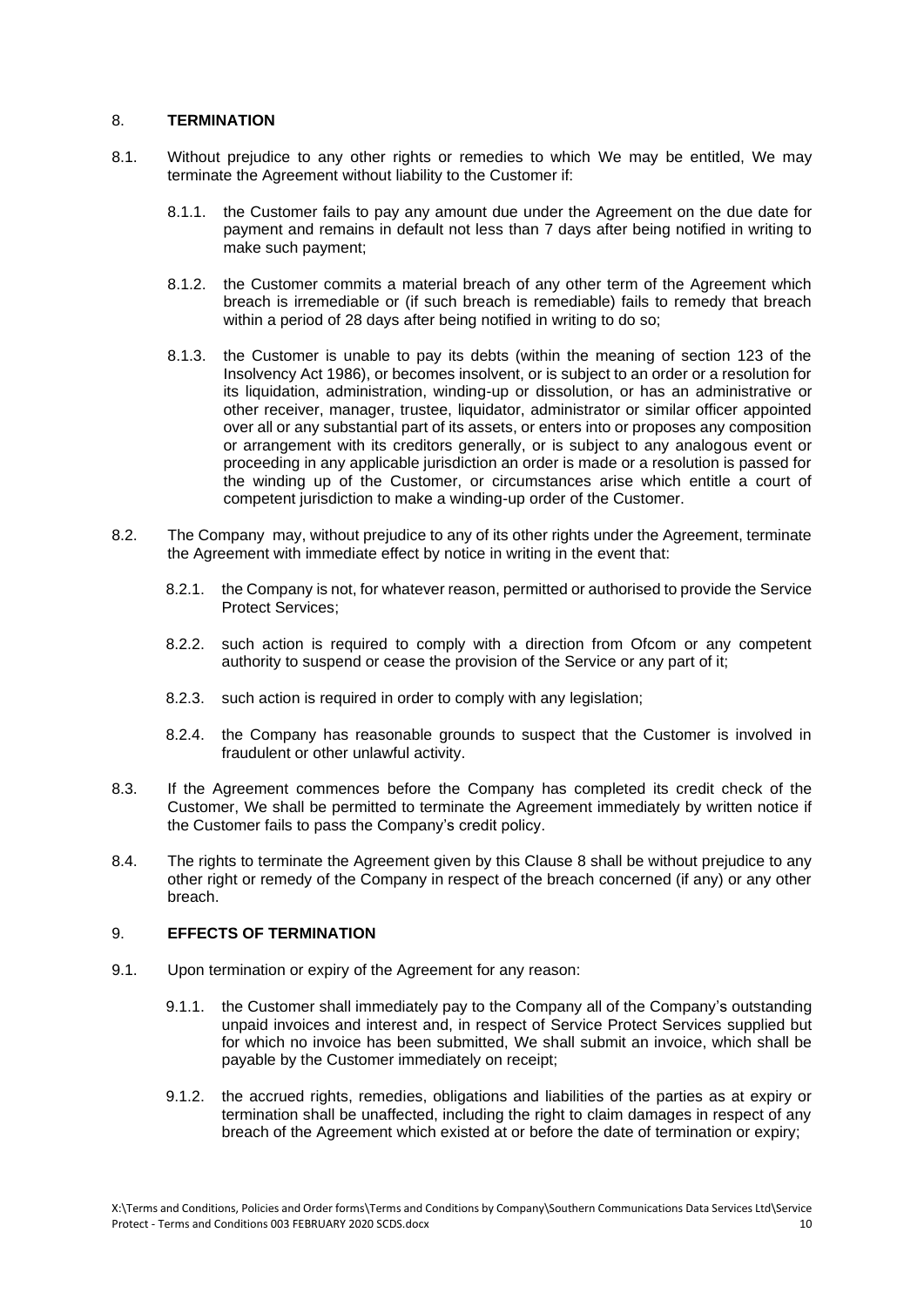9.1.3. clauses which expressly or by implication survive termination shall continue in full force and effect.

#### 10. **LIMITATION OF LIABILITY: THE CUSTOMER'S ATTENTION IS PARTICULARLY DRAWN TO THIS CLAUSE**

- 10.1. This Clause 10 sets out the Company's entire liability (including any liability for acts or omissions of the Company's employees, agents or subcontractors) in respect of any breach of the Agreement and any representation, statement or tortuous act or omission arising out of or in connection with the Agreement.
- 10.2. Except as set out in these Terms, the Company provides no warranties, conditions or guarantees as to the description or quality of the Service Protect Services, and all warranties, conditions or guarantees implied by or expressly incorporated as a result of custom and practice, statute, common law or otherwise are hereby expressly excluded so far as permitted by law.
- 10.3. Nothing in these Terms shall exclude or limit the liability of either party to the other:
	- 10.3.1. for death or personal injury caused as a result of its negligence or the negligence of its employees, agents or subcontractors;
	- 10.3.2. for fraud or fraudulent misrepresentation;
	- 10.3.3. for any matter which it would be illegal for the Company to exclude or attempt to exclude its liability.
- 10.4. Subject to Clause 10.3, the Company's aggregate liability in contract, tort (including negligence or breach of statutory duty), misrepresentation, restitution or otherwise, arising in connection with the performance or contemplated performance of the Agreement shall not exceed £1,000,000 (one million pounds sterling).
- 10.5. Subject to Clause 11.0, We shall not be liable to the Customer for:
	- 10.5.1. loss of profits; or
	- 10.5.2. loss of revenue;
	- 10.5.3. loss of income or business;
	- 10.5.4. depletion or loss of goodwill, reputation or similar losses;
	- 10.5.5. loss of anticipated savings;
	- 10.5.6. loss of or corruption of data or information;
	- 10.5.7. loss of use;
	- 10.5.8. loss of contract;
	- 10.5.9. any indirect or consequential or special loss or damage or pure economic loss, costs, damages, charges or expenses whatsoever and howsoever caused.
- 10.6. The provisions of this Clause 10 shall survive termination or expiry of the Agreement.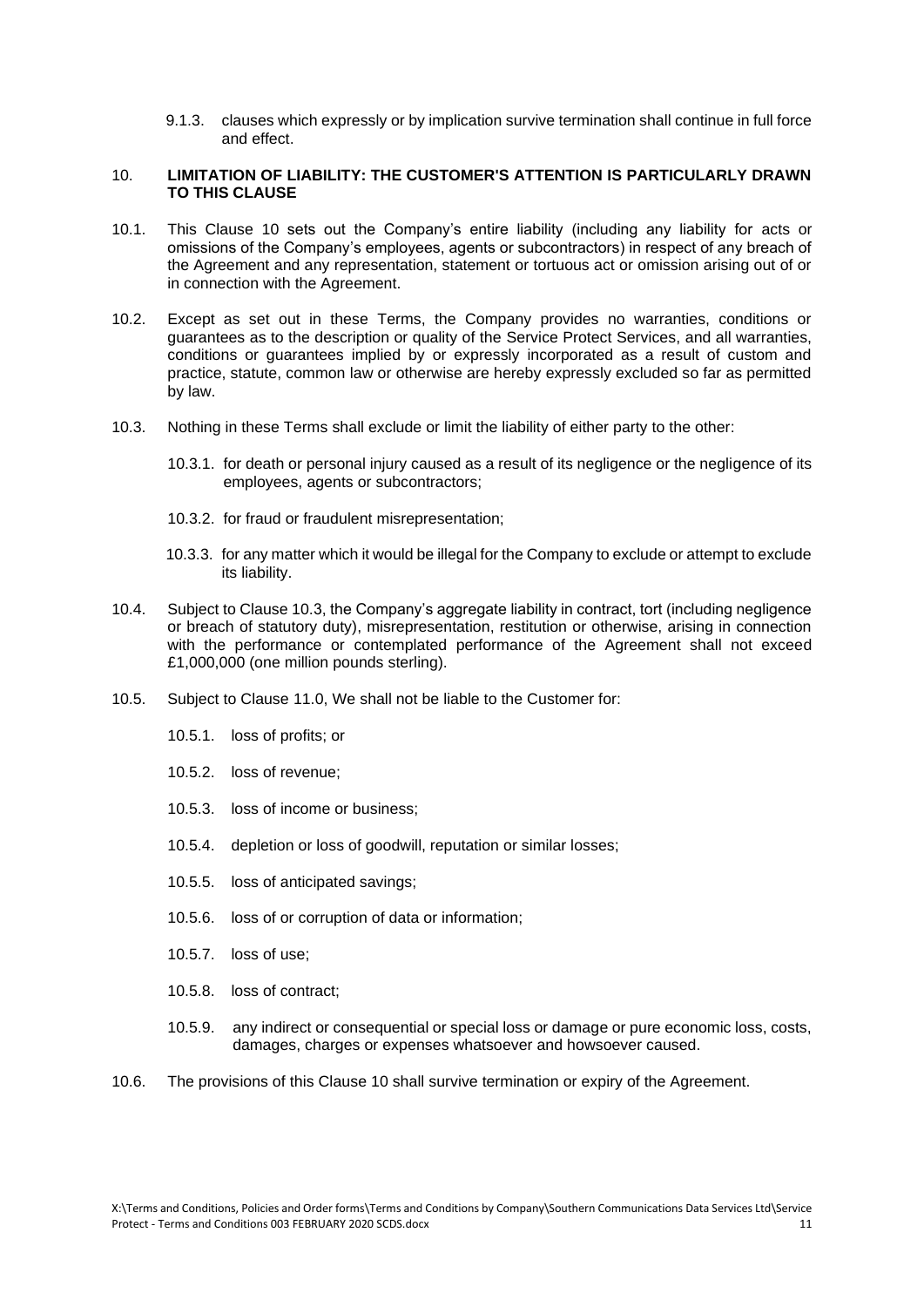### 11. **CONFIDENTIALITY AND DATA PROTECTION**

- <span id="page-11-0"></span>11.1. Both parties will comply with all applicable requirements of the Data Protection Legislation. This Clause 11 is in addition to, and does not relieve, remove or replace, a party's obligations under the Data Protection Legislation.
- 11.2. The Company's Privacy Notice, which can be found on our company website, sets out the scope, nature and purpose of processing by the Company, the duration of the processing and the types of personal data (where **Personal Data** has the meanings as defined in the Data Protection Legislation) and the Company collects.
- 11.3. Without prejudice to the generality of Clause [11.1,](#page-11-0) the Customer will ensure that it has all necessary appropriate consents and notices in place to enable lawful transfer of the Personal Data (as defined in the Data Protection Legislation) to the Company for the duration and purposes of the Agreement.

#### 12. **FORCE MAJEURE**

- 12.1. For the purposes of the Agreement, **Force Majeure Event** means an event beyond the reasonable control of the Company including but not limited to strikes, lock-outs or other industrial disputes (whether involving the workforce of the Company or any other party), failure of a utility service or transport network, act of God, war, riot, civil commotion, malicious damage, compliance with any law or governmental order, rule, regulation or direction, accident, breakdown of plant or machinery, fire, flood, storm or default of suppliers or subcontractors.
- 12.2. We will not be liable to the Customer for any failure or delay in performing Our obligations under the Agreement or supplying the Service Protect Services:
	- 12.2.1. as a result of a Force Majeure Event;
	- 12.2.2. if another supplier delays or refuses the supply of an electronic communications service to the Company or any of the Company's suppliers and no alternative service is available at reasonable cost; or
	- 12.2.3. if legal or regulatory restrictions are imposed upon the Company or any of the Company's suppliers that prevent the Company or any of the Company's suppliers from supplying the Service.
- 12.3. If the Force Majeure Event prevents the Company from providing any of the Service Protect Services for more than 12 weeks, We shall, without limiting its other rights or remedies, have the right to terminate the Agreement immediately by giving written notice to the Customer.

### 13. **NOTICES**

- 13.1. Notices must be in writing. The address for service on the Company (subject to any change notified by the Company) is: Southern Communications Ltd, Glebe Farm, Down Street, Dummer, Hants, RG25 2AD. The address for service on the Customer is as set out in the most recent invoice.
- 13.2. Notices may be delivered by hand, sent by first-class mail, fax or e-mail. Correctly addressed notices if delivered by hand, shall be deemed to have been delivered at the time of delivery, if sent by first-class mail shall be deemed to have been delivered 72 hours after posting, correctly directed faxes shall be deemed to have been received instantaneously on transmission and in proving the service of any notice by e-mail, it will be sufficient to prove that such e-mail was sent to the specified e-mail address of the addressee.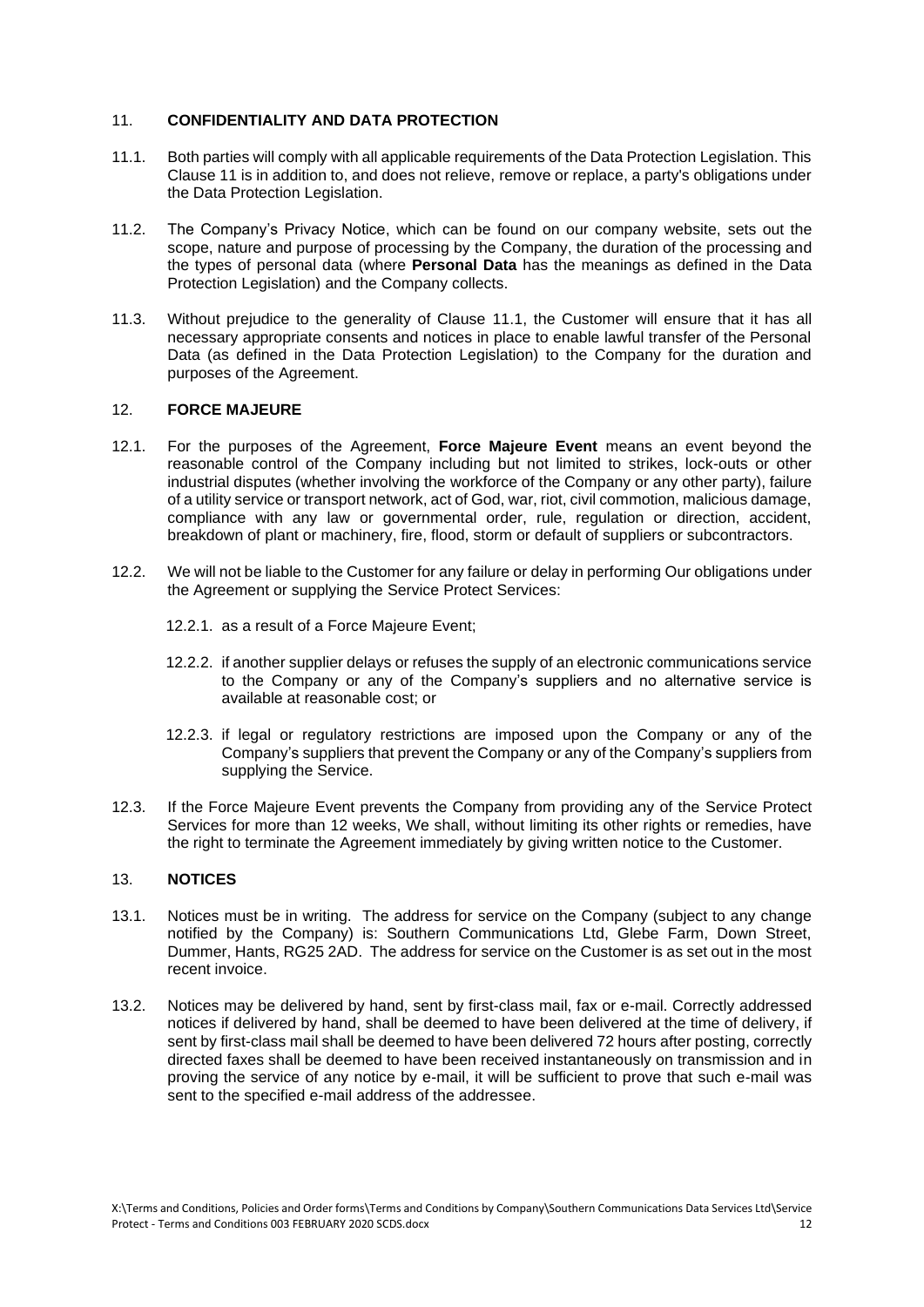# 14. **VARIATION**

14.1. Except as set out in these Terms, no variation of the Agreement, including the introduction of any additional terms and conditions, shall be effective unless it is agreed by the Company in writing and signed by an authorised representative of the Company.

### 15. **GENERAL**

### 15.1. **Assignment and other dealings.**

- 15.1.1. We may at any time assign, transfer, mortgage, charge, subcontract or deal in any other manner with all or any of Our rights under the Agreement and may subcontract or delegate in any manner any or all of Our obligations under the Agreement to any Authorised Party, third party or agent.
- 15.1.2. The Customer shall not, without the prior written consent of the Company, assign, transfer, mortgage, charge, subcontract, declare a trust over or deal in any other manner with any or all of its rights or obligations under the Agreement.
- 15.2. **Severance.** Each of the clauses of these Terms operates separately. If any court or relevant authority decides that any of them are unlawful, the remaining clauses will remain in full force and effect.
- 15.3. **Waiver.** Any failure by either party to exercise or enforce its right under the Agreement shall not be a waiver of that right, nor prevent such party from exercising or enforcing such right at a later time.
- 15.4. **No partnership or agency.** Nothing in the Agreement is intended to, or shall be deemed to, establish any partnership or joint venture between the parties, nor constitute either party the agent of the other for any purpose. Neither party shall have authority to act as agent for, or to bind, the other party in any way.
- 15.5. **Third parties.** A person who is not a party to the Agreement shall not have any rights to enforce its terms.
- 15.6. **Governing law.** The Agreement, and any dispute or claim arising out of or in connection with it or its subject matter or formation (including non-contractual disputes or claims), shall be governed by, and construed in accordance with the law of England and Wales.
- 15.7. **Jurisdiction**. Each party irrevocably agrees that the courts of England and Wales shall have exclusive jurisdiction to settle any dispute or claim arising out of or in connection with the Agreement or its subject matter or formation (including non-contractual disputes or claims).